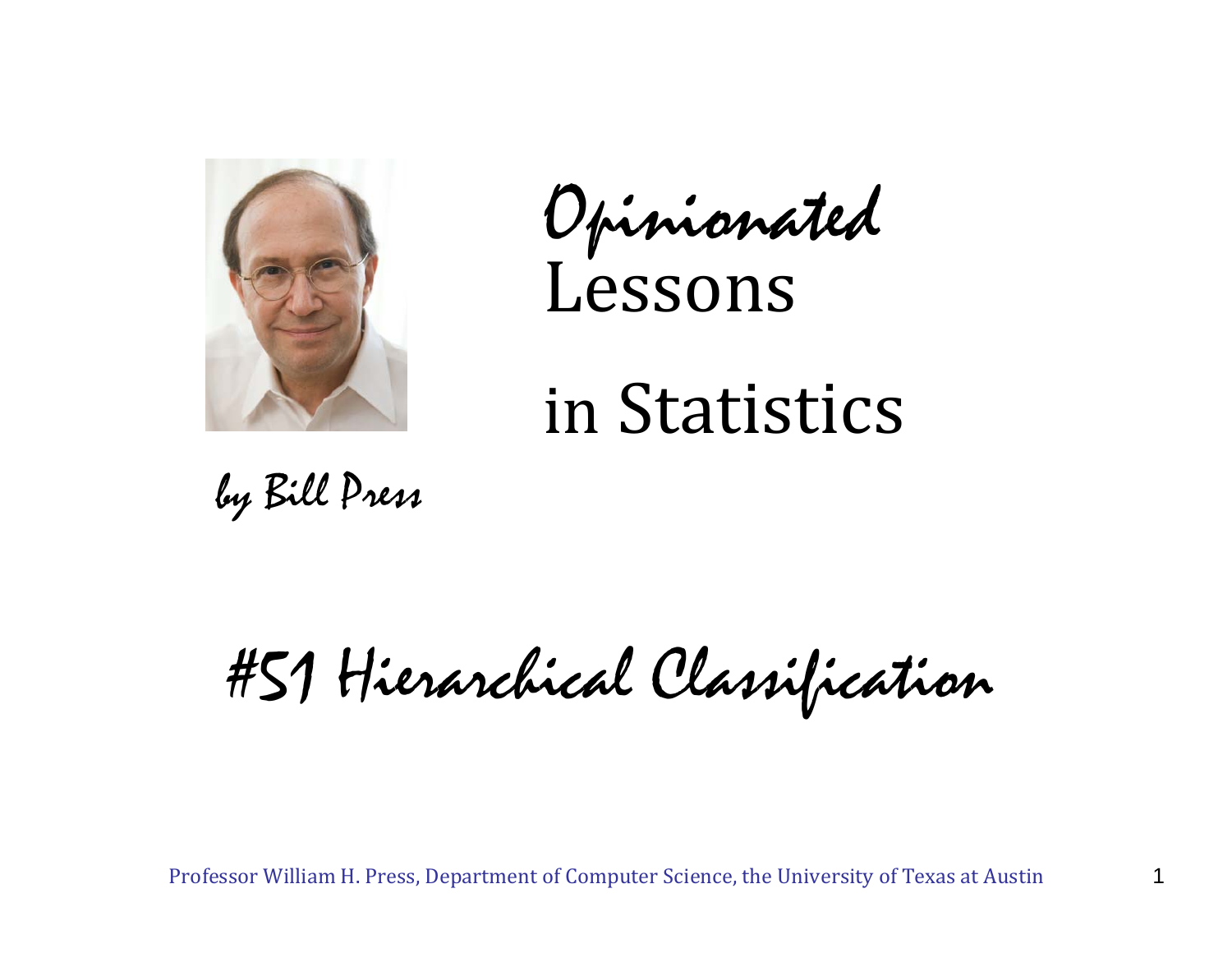### **Classification by Phylogenetic Trees**

This is more general than just biology. Useful any time that you want do discover or visualize "closeness" relationships.

Can be qualitative (groupings, no distances):

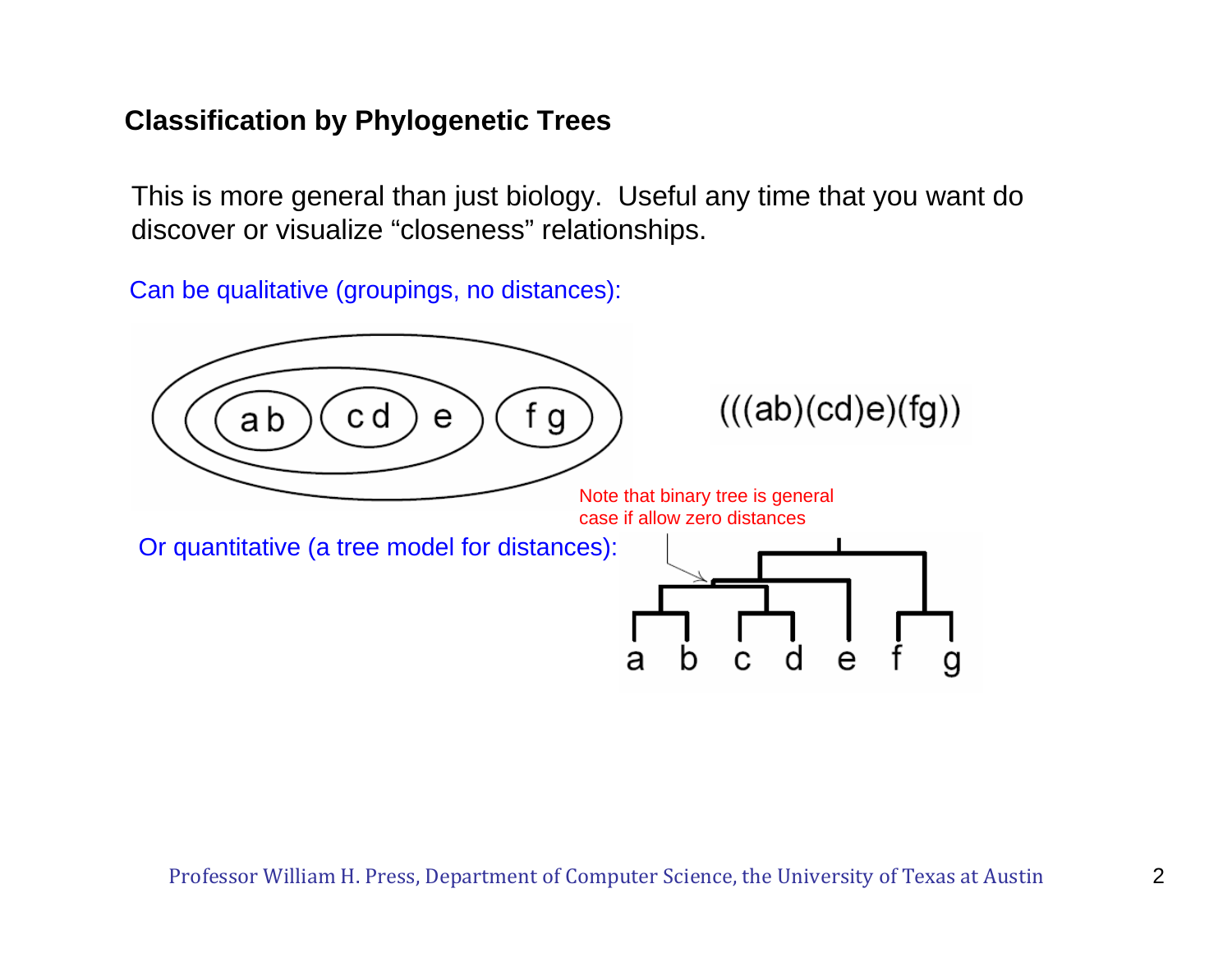Note that the tree model is a much more restricted representation than a general distance matrix.

"additive tree"



 $N$  nodes  $2N-2~{\rm branch~lengths}~~~~$  (prove by induction)

distance matrix

 <sup>N</sup> nodes  $N(N-1)/2$  distances

 $\begin{pmatrix} 0 & d_{01} & d_{02} & d_{03} & \cdots \\ d_{01} & 0 & d_{12} & d_{13} & \cdots \\ d_{02} & d_{12} & 0 & d_{23} & \cdots \\ \cdots & & & & & d_{ij} = d_{ji} & \text{(symmetry)} \\ \cdots & & & & & d_{ik} \leq d_{ij} + d_{jk} & \text{(triangle inequality)} \end{pmatrix}$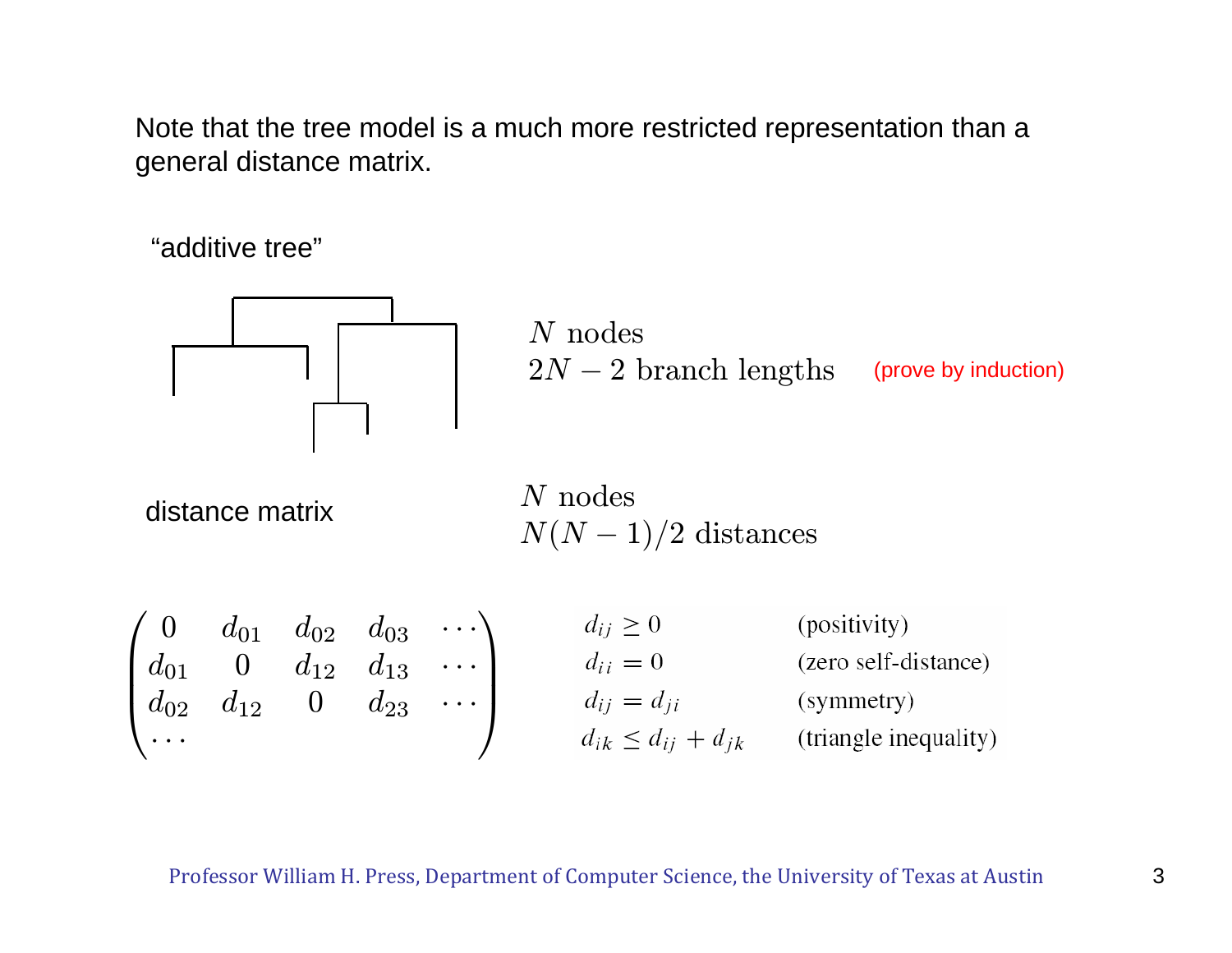## Facts (some amazing) about additive trees

- Can get distance matrix from tree
	- not amazing
- Can test whether a distance matrix came from an additive tree
	- the four point test
	- $-$  slightly amazing, but  $O(N^4)$
- There is an efficient  $O(N^2)$  algorithm for actually constructing the tree
	- neighbor joining (NJ)
	- also reduces the four point test to  $O(N^2)$
	- amazing!
- Applied to distance matrices that are not additive trees, NJ produces a good approximation to the closest additive tree
	- which is often itself a remarkably good approximation to the full distance matrix
	- really amazing since the exact problem is known to be NP
	- not completely understood!



Four point test:

For all distinct *i,j,k,l* there is at least one tie among the three sums of the form  $d_{ii}$ + $d_{kl}$ 

above:  $[eg]+[fh] = [eh]+[fq]$ can you see why this always works?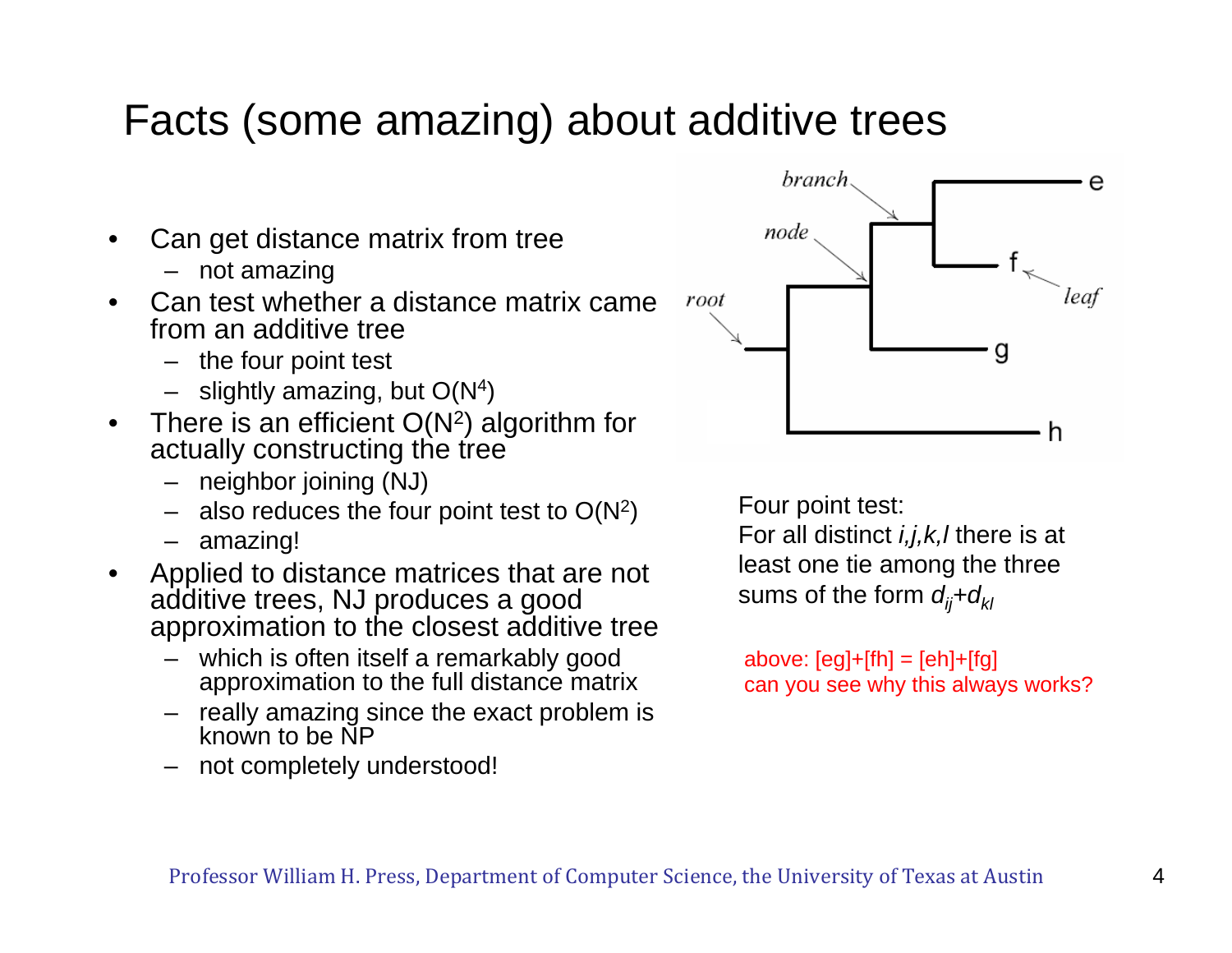## NJ is one of several "agglomerative methods"

- Initialize N active clusters with one leaf node in each
- Then repeat exactly N-2 times:
	- find the two active clusters that are closest by some prescribed<sup>1</sup> distance measure
	- create a new active cluster that combines the two
	- connect the new active cluster (parent) to the two (children)
		- specify branch lengths by some prescription<sup>2</sup>
	- delete the two children from the active list
	- compute by some prescription<sup>1</sup> distances from the new cluster to the other clusters

Different agglomerative methods differ only in the two1,2 prescriptions.

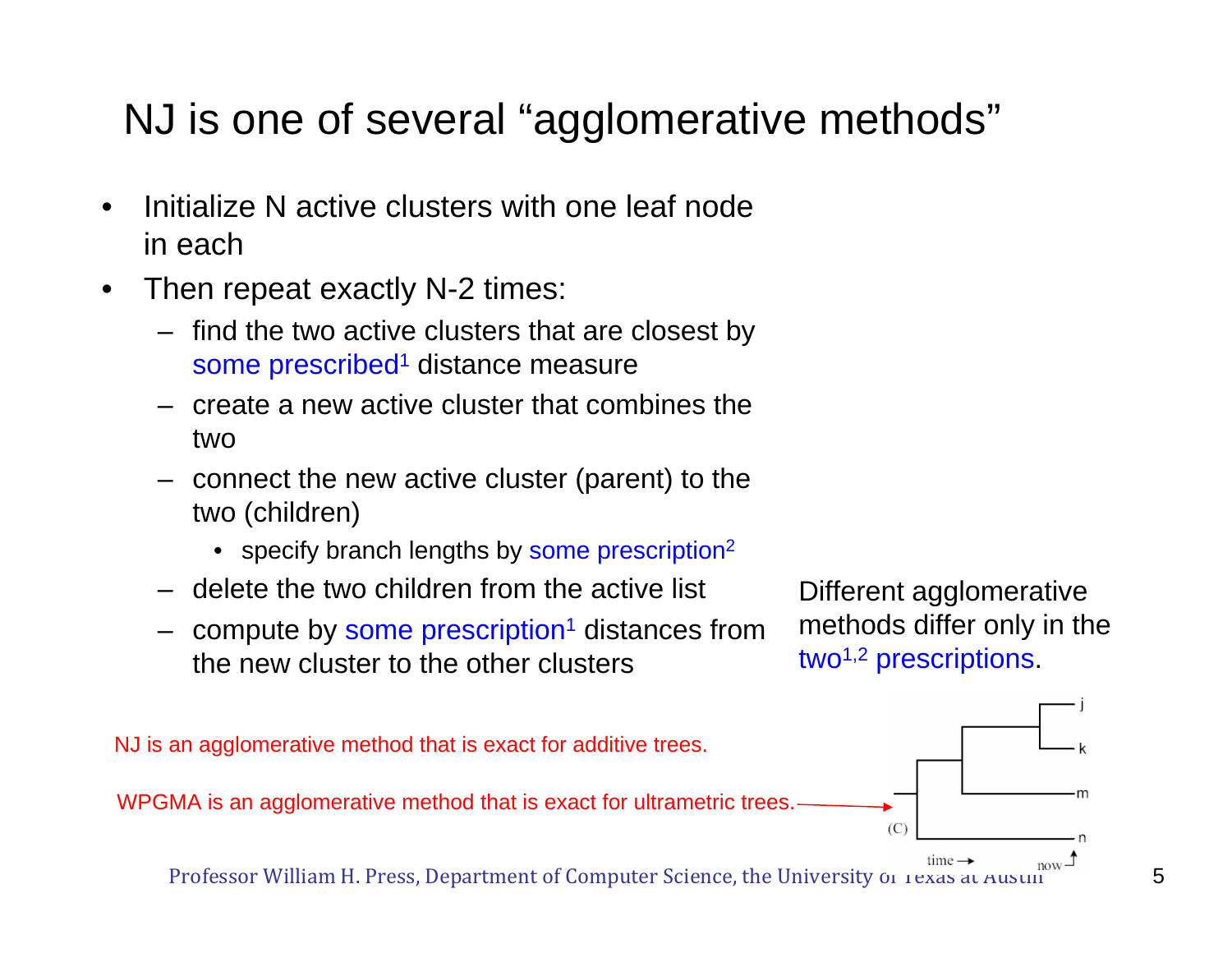## I downloaded a (literally) random piece of the human genome that has alignments to 21 other vertebrates

| $hq18.$ chr1                      |                 |           |  |                                                         |
|-----------------------------------|-----------------|-----------|--|---------------------------------------------------------|
| panTro2.chr1                      | 1550081         | 128       |  | + 229974691 CCCTCTTGCAGTGTCACACTGAGTCCC                 |
| rheMac2.chr1                      | 4687633         | 128       |  | + 228252215 CCCTCTTGCAGTGTCACGCTGAGTCCC                 |
| tupBel 1. scaffold_142366. 1-9639 | 6335 128 -      |           |  | 9639 CTCTCTTGCAGTGTCACGCTGAGTCCC                        |
| eri Eur1. scaffold_329849         | 4248 128 -      |           |  | 16173 CTTCCTTGTAGGGTGACGCTGAGCCCC                       |
| bosTau3.chr16                     | 24854618        | $126 -$   |  | 72834534 --TTCCCGTAGGGTCATGCTGAGTCCC                    |
| equCab1. chrUn                    |                 |           |  |                                                         |
| fel Cat3. scaffol d_207897        | 9337 126 -      |           |  | 11103 -- CTCTTGCAGGGTCACGCTGAGTCCC                      |
| canFam2.chr5                      | 59689323 126 +  |           |  | 91976430 -- TTCTTGCAGGGTCACGCTGAGTCCC                   |
| $mm8.$ chr4                       | 526108 126 -    |           |  | 155029701 -- CTCTTACAGGGTTACGCTGAGCCCC                  |
| rn4. chr5                         | $600229$ 126 -  |           |  | 173096209 -- CTCTTACAGGGTTACGCTGAGTCCC                  |
| echTel 1. scaffold_295407         | $3308$ 128 +    |           |  | 9723 CTCTCCTGCAGCATCACCCTGAGCCCC                        |
| monDom4.chr2                      |                 |           |  | 103757048  128 + 541556283  CTCTCTTGCAGAGTCACCGTGAGTGCC |
| ornAna1. Contig30834              |                 | 338 126 - |  | 8660 -- CCCTTGCAGAGTCTCCGTGAGTCCC                       |
| anoCar1. scaffold_2684            | 12615 123 -     |           |  | 15861 CCTCCTTGCAGAGTTACTGTGAGTCCG                       |
| gal Gal 3. chr21                  |                 |           |  | 4917466  120 -   6959642   --- TTTTTCAGAGTCCTAGTGAGTCCT |
| xenTro2. scaffold_414             | 492398 124 +    |           |  | 1070475 TTTTTGTGCAGAGTCATACTGAGCACT                     |
| fr2. chrUn                        |                 |           |  |                                                         |
| tetNig1.chrUn_random              | 28277029 125 +  |           |  | 171761319 TCTCATCACAGAGTGAGTTTGGCGCCG                   |
| danRer4.chrNA_random              | 3175416 123     |           |  | + 208014280 CTTCTTCTCAGGGTGAGTTTGACGCCG                 |
| gasAcu1.chrXII                    | $5652141$ 126 + |           |  | 18401067 TCCCATCACAGGGTGTGCTTGGCACCG                    |
| oryLat1.chr7                      | 29242227 128 -  |           |  | 29492121 TGTCATTGCAGAGTGAGCCTGACACCG                    |

#### http://genome.ucsc.edu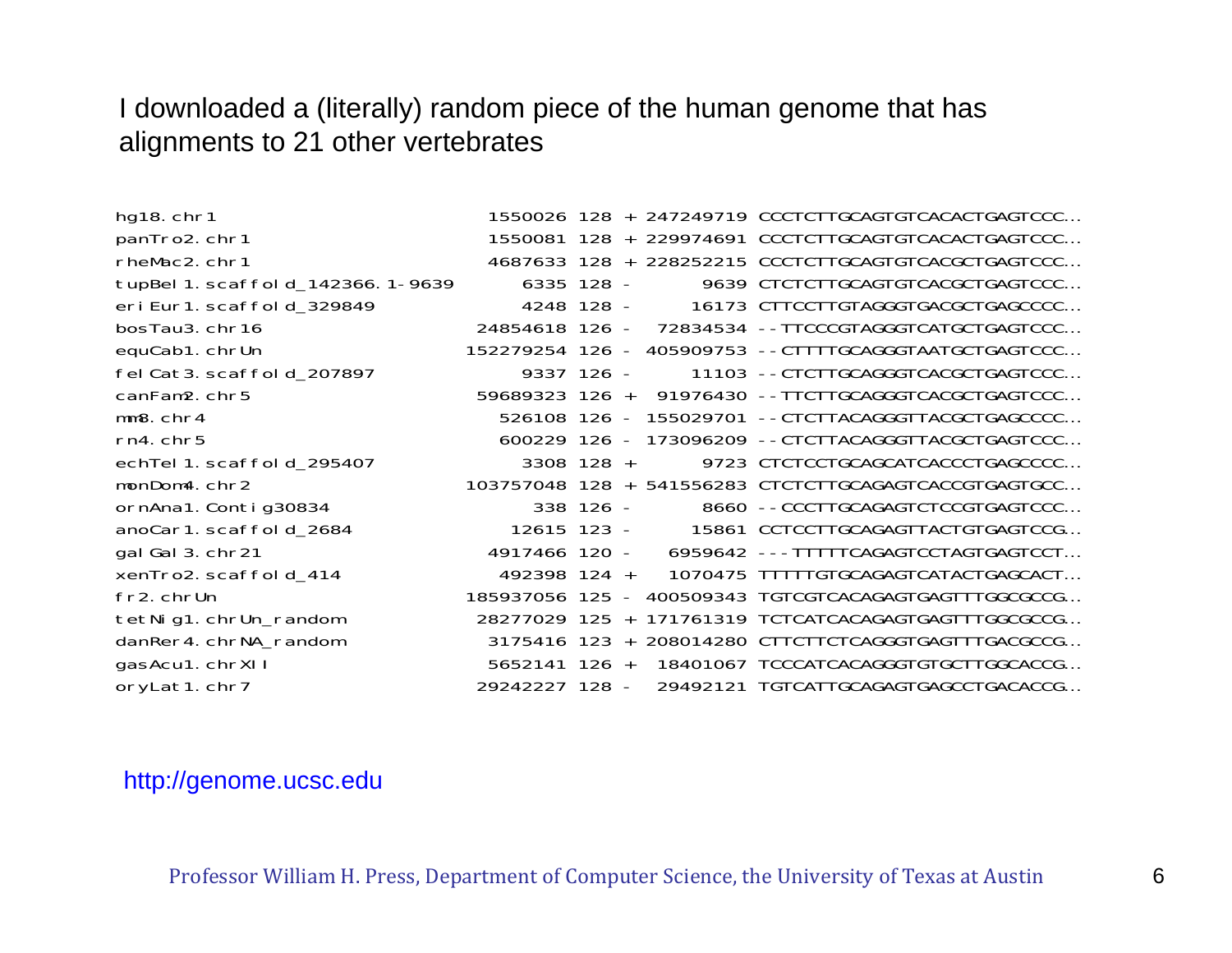## Here's the secret decoder ring for the genome names the number is the assembly number (like version number)

human Homo sapiens hg18 chimpanzee Pan troglodytes panTro2 rhesus Macaca mulatta rheMac2 bushbaby Otolemur garnetti otoGar1 tree shrew Tupaia belangeri tupBel1 mouse Mus musculus mm8rat **Rattus norvegicus** rn4 guinea pig Cavia porcellus cavPor2 rabbit **Oryctolagus cuniculus** oryCun1 shrew Sorex araneus sorAra1 hedgehog Erinaceus europaeus eriEur1 dog Canis familiaris canFam2 cat Felis catus felCat3horse **Equus caballus** equCab1 cow Bos taurus bosTau3armadillo Dasypus novemcinctus dasNov1 elephant Loxodonta africana loxAfr1 tenrec Echinops telfairi echTel1 opossum Monodelphis domestica monDom4 platypus Ornithorhychus anatinus ornAna1 lizard Anolis carolinensis anoCar1chicken Gallus gallus galGal3 frog Xenopus tropicalis xenTro2 fugu Takifugu rubripes fr2 tetraodon Tetraodon nigroviridis tetNig1 stickleback Gasterosteus aculeatus gasAcu1 medaka Oryzias latipes oryLat1 zebrafish Danio rerio danRer4

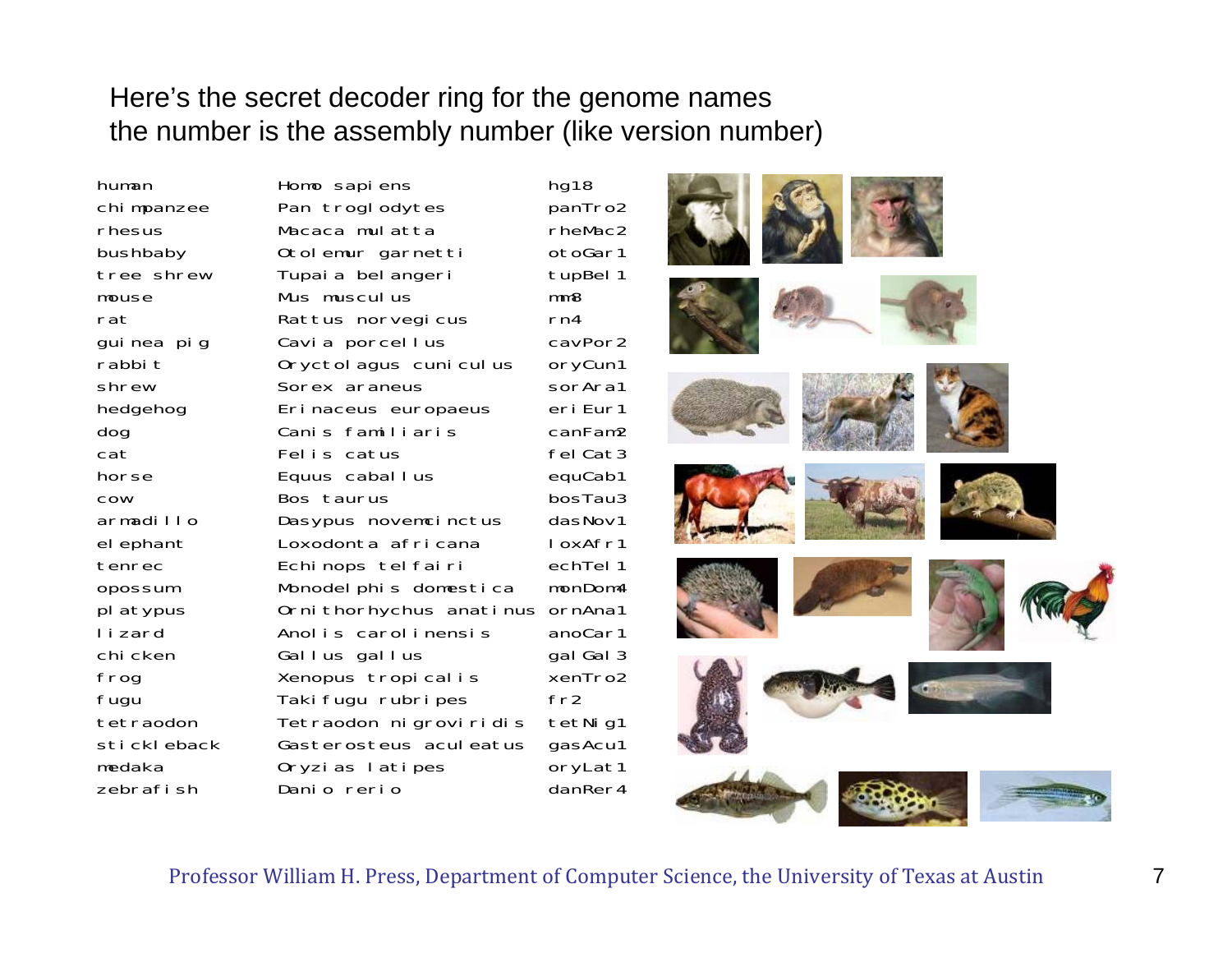#### (the line ends)

AAGGGGCATCTTCCAGGGAGCGAAGGTGGTGCGAGGCCCCGACTGGGAGTGGGGCTCACAGGATGGTGAGTGGAG---AAGGGGCATCTTCCAGGGAGCGAAGGTGGTGCGAGGCCCCGACTGGGAGTGGGGCTCACAGGATGGTGAGTGGAG---AAGGGGCATCTTCCAGGGCGCGAAGGTGGTGCGAGGCCCCGACTGGGAGTGGGGCTCACAGGATGGTGAGTGGAG---AAAGGGCATCTTCCAGGGGGCAAAGGTGGTGCGAGGCCCCGACTGGGAGTGGGGCTCACAGGACGGTGAGTGGGG---ACGGGGCATCTTCCAGGGTGCGAAGGTGGTGCGGGGTCCTGACTGGGAGTGGGGCTCCCAGGATGGTGAGTGGGG---AAGGGGCATCTTCCAGGGGGCGAAGGTGGTTCGGGGCCCCGACTGGGAGTGGGGCTCACAGGATGGTGAGTGGGG---GAGGGGCATCTTCCAGGGGGCAAAGGTGGTACGGGGCCCCGACTGGGAGTGGGGCTCACAGGACGGTGAGTGGGG---GAGGGGCATCTTCCAGGGGGCGAAGGTGGTACGGGGTCCTGACTGGGAGTGGGGCTCGCAGGACGGTGAGTGGGG---GAGGGGCATCTTCCAGGGGGCGAAGGTGGTGCGGGGCCCTGACTGGGAGTGGGGTTCGCAGGATGGTGAGTGAGG---GAGGGGCATCTTTCAAGGAGCTAAGGTGGTACGAGGCCCTGACTGGGAATGGGGCTCACAAGATGGTGAGTGGTG---GAGGGGCATCTTTCAAGGAGCAAAAGTGGTACGAGGCCCTGACTGGGAATGGGGCTCACAAGATGGTGAGTGGTG---GAGGGGCATCTTCCAAGGGGCAAAGGTGGTGCGAGGCCCCGACTGGGAATGGGGCTCTCAAGACGGTGAGTGAGG---GAGGGGCATCTTCCAAGGCGCCAAGGTCCTCCGGGGCCCAGACTGGGAATGGGGCAATCAGGATGGTGAGTGGAG---GAGAGGGATCTTCCAGGGTGCCAAGGTGCTCCGGGGCCCAGACTGGGAGTGGGGCAATCAGGACGGTAAGTGGGG---GAAGGGAACATTTCAGGGCGCAAAAGTGGTCCGGGGCCCCGACTGGGAATGGGGCAACCAAGACGGTAAG--------AAAAGGGACTTTCCAGGGGGCTAAAGTAGTCCGTGGCCCAGACTGGGAATGGGGTAACCAGGATGGTAAG--------AAAAGGAATCTTCCAAGGTGCAAAAGTGGTGCGTGGTCCTGACTGGGAATGGGGAAACCAAGATGGTATGT-------CAAAGGGATTTTCCAGGGCGTTAAAGTTGTTCGAGGACCTGACTGGGACTGGGGTAACCAAGACGGTGAGT---G---AAAGGGGATTTTCCAGGGCGTTAAAGTCGTTCGAGGACCTGACTGGGACTGGGGTAACCAAGACGGTGAGT---G---GAAGGGAATCTTTCAGGGAGTAAAGGTGGTGCGGGGACCCGACTGGGACTGGGGGAACCAGGACGGTGAG--------CAAAGGAATCTTCCAGGGGGTCAAAGTGGTCCGTGGACCCGATTGGGATTGGGGCAACCAAGACGGTGAGT---GG--GAAAGGAATCTTCCAGGGCGTGAAGGTGGTTCGGGGACCCGACTGGGACTGGGGGAACCAGGACGGTGAGT---GGCG

file posted on course website as hammingdata.txt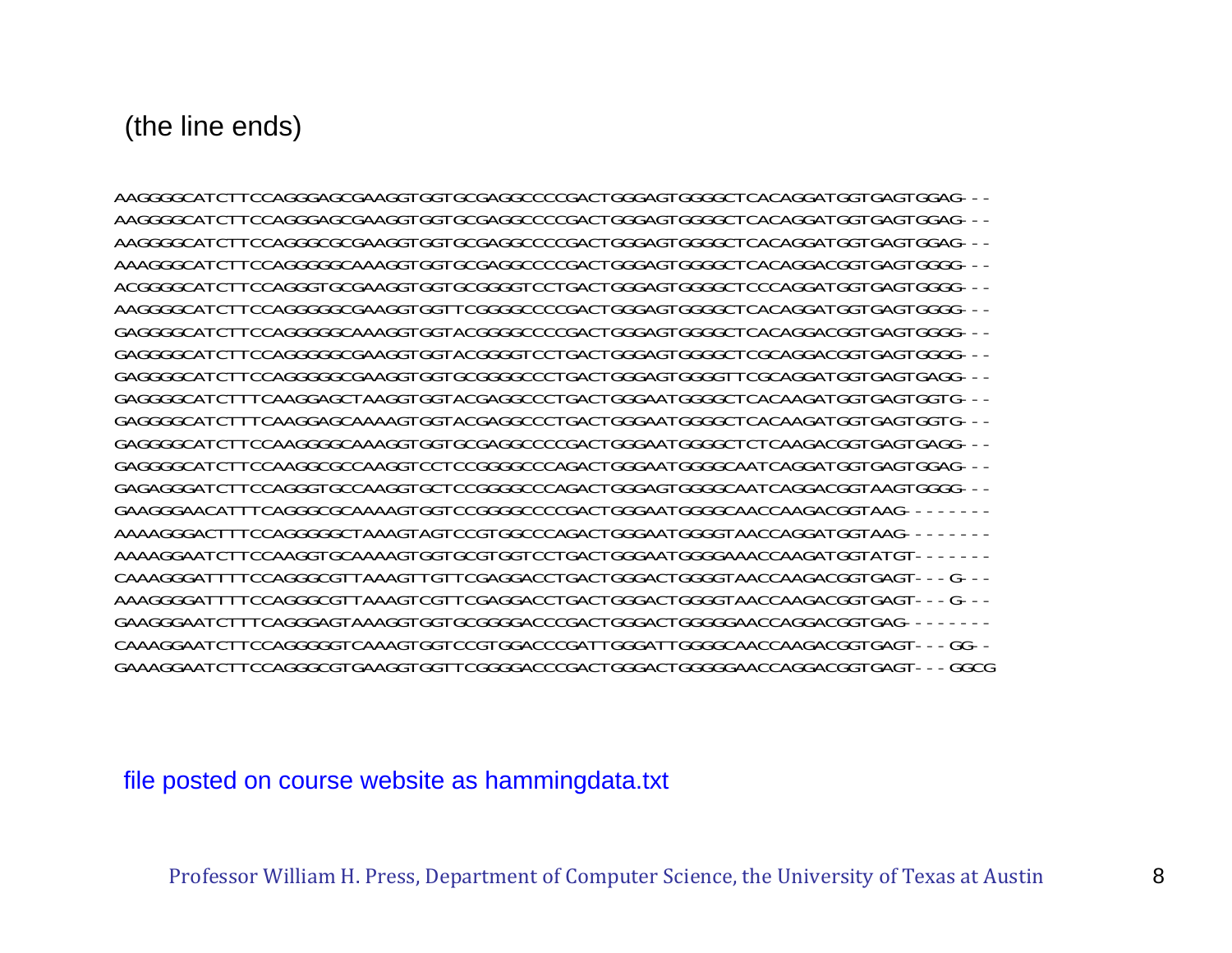(Fractional) Hamming distance is the fraction of positions that are different

```
Doub hamming(char *a, char *b) {
     Int i, neq=0, na=strlen(a), nb=strlen(b);
     if (na != nb) throw("hamming: strings unequal length");
     for (i=0; i < n a; i++) if (a[i] != b[i]) neq++;
     return Doub(neq)/na;
}
```
in percent (rounded)

| 0 hg $18.$ chr $1$ | $\Omega$        | $\Omega$        | $\overline{2}$ |                |               |          |                |                                                    |    |                |  |          |  |                | 6 13 12 13 11 11 15 15 15 21 24 32 34 34 37 35 34 34 32          |          |          |          |                  |  |
|--------------------|-----------------|-----------------|----------------|----------------|---------------|----------|----------------|----------------------------------------------------|----|----------------|--|----------|--|----------------|------------------------------------------------------------------|----------|----------|----------|------------------|--|
| 1 panTro2. chr1    | $\Omega$        | $\Omega$        | $\mathcal{P}$  |                | 6 13 12 13 11 |          |                |                                                    | 11 |                |  |          |  |                | 15 15 15 21 24 32 34 34 37 35 34 34 32                           |          |          |          |                  |  |
| 2 rheMac2.chr1     |                 | $\mathcal{P}$   | $\Omega$       |                |               |          |                |                                                    |    |                |  |          |  |                | 6 13 12 13 11 11 15 16 15 21 24 32 35 35 37 35 36 35 32          |          |          |          |                  |  |
| 3 tupBel 1. scaf   |                 |                 | 6              |                | $0$ 14 11     |          |                |                                                    |    |                |  |          |  |                | 9 10 11 16 16 11 22 23 30 34 33 35 34 32 34 31                   |          |          |          |                  |  |
| 4 eri Eur1. scaf   |                 | 13 13           |                | 13 14          | $\Omega$      | 15       |                |                                                    |    |                |  |          |  |                | 18 13 12 19 21 20 27 25 35 40 31 37 36 32 37 32                  |          |          |          |                  |  |
| 5 bosTau3. chr1    | 12 <sub>1</sub> | 12 <sup>°</sup> |                | 12 11          | 15            | $\Omega$ | 8              | 10 <sup>°</sup>                                    |    |                |  |          |  |                | 9 18 19 18 26 25 34 34 34 37 36 36 37 32                         |          |          |          |                  |  |
| 6 equCab1. chrU    |                 | 13 13 13        |                |                | 9 18          | 8        | $\Omega$       |                                                    |    |                |  |          |  |                | 7 10 15 15 15 24 22 31 33 34 37 37 33 34 31                      |          |          |          |                  |  |
| 7 fel Cat3. scaf   | 11              |                 |                | 11 11 10 13 10 |               |          | $\overline{7}$ | $\Omega$                                           |    |                |  |          |  |                | 7 14 15 15 22 19 33 35 34 37 36 34 34 31                         |          |          |          |                  |  |
| 8 canFam2. chr5    | 11              |                 |                | 11 11 12       |               |          | 9 10           | $\overline{7}$                                     |    |                |  |          |  |                | 0 15 16 16 24 23 32 31 33 37 36 34 37 31                         |          |          |          |                  |  |
| 9 mm8.chr4         |                 |                 |                |                |               |          |                | 15 15 15 16 19 18 15 14 15                         |    | $\overline{0}$ |  |          |  |                | 3 17 23 27 31 34 34 35 34 37 35 35                               |          |          |          |                  |  |
| 10 rn4.chr5        |                 |                 |                |                |               |          |                |                                                    |    |                |  |          |  |                | 15 15 16 16 21 19 15 15 16 3 0 18 22 27 29 33 34 36 35 36 35 37  |          |          |          |                  |  |
| 11 echTel 1. scaf  |                 |                 |                |                |               |          |                |                                                    |    |                |  |          |  |                | 15 15 15 11 20 18 15 15 16 17 18 0 21 24 30 38 33 37 36 34 34 32 |          |          |          |                  |  |
| 12 monDom4.chr2    |                 |                 |                |                |               |          |                | 21 21 22 27 26 24 22 24 23 22 21                   |    |                |  | $\Omega$ |  |                | 15 27 30 35 36 34 34 34 31                                       |          |          |          |                  |  |
| 13 ornAna1. Cont   |                 |                 |                |                |               |          |                | 24 24 24 23 25 25 22 19 23 27 27 24 15             |    |                |  |          |  |                | 0 27 28 36 35 36 34 31 30                                        |          |          |          |                  |  |
| 14 anoCar1.scaf    |                 |                 |                |                |               |          |                |                                                    |    |                |  |          |  |                | 32 32 32 30 35 34 31 33 32 31 29 30 27 27 0 23 28 30 28 25 31 27 |          |          |          |                  |  |
| 15 gal Gal 3. chr2 |                 |                 |                |                |               |          |                | 34 34 35 34 40 34 33 35 31 34 33 38 30 28 23       |    |                |  |          |  | $\overline{O}$ |                                                                  | 28 31 31 |          |          | 32 34 35         |  |
| 16 xenTro2.scaf    |                 |                 |                |                |               |          |                | 34 34 35 33 31 34 34 34 33 34 34 33 35 36 28 28    |    |                |  |          |  |                |                                                                  |          |          |          | 0 34 34 33 35 33 |  |
| 17 fr2.chrUn       |                 |                 |                |                |               |          |                |                                                    |    |                |  |          |  |                | 37 37 37 35 37 37 37 37 37 35 36 37 36 35 30 31 34               | $\Omega$ |          |          | 4 22 16 16       |  |
| 18 tetNig1.chrU    |                 |                 |                |                |               |          |                | 35 35 35 34 36 36 37 36 36 34 35 36 34 36 28 31 34 |    |                |  |          |  |                |                                                                  | 4        | $\Omega$ |          | 21 16 17         |  |
| 19 danRer4. chrN   |                 |                 |                |                |               |          |                |                                                    |    |                |  |          |  |                | 34 34 36 32 32 36 33 34 34 37 36 34 34 34 25 32 33 22 21         |          |          | $\Omega$ | 24 21            |  |
| 20 gasAcu1. chrX   |                 |                 |                |                |               |          |                |                                                    |    |                |  |          |  |                | 34 34 35 34 37 37 34 34 37 35 35 34 34 31 31 34 35 16 16 24      |          |          |          | 0 16             |  |
| 21 oryLat1.chr7    |                 |                 |                |                |               |          |                |                                                    |    |                |  |          |  |                | 32 32 32 31 32 32 31 31 31 35 37 32 31 30 27 35 33 16 17 21 16 0 |          |          |          |                  |  |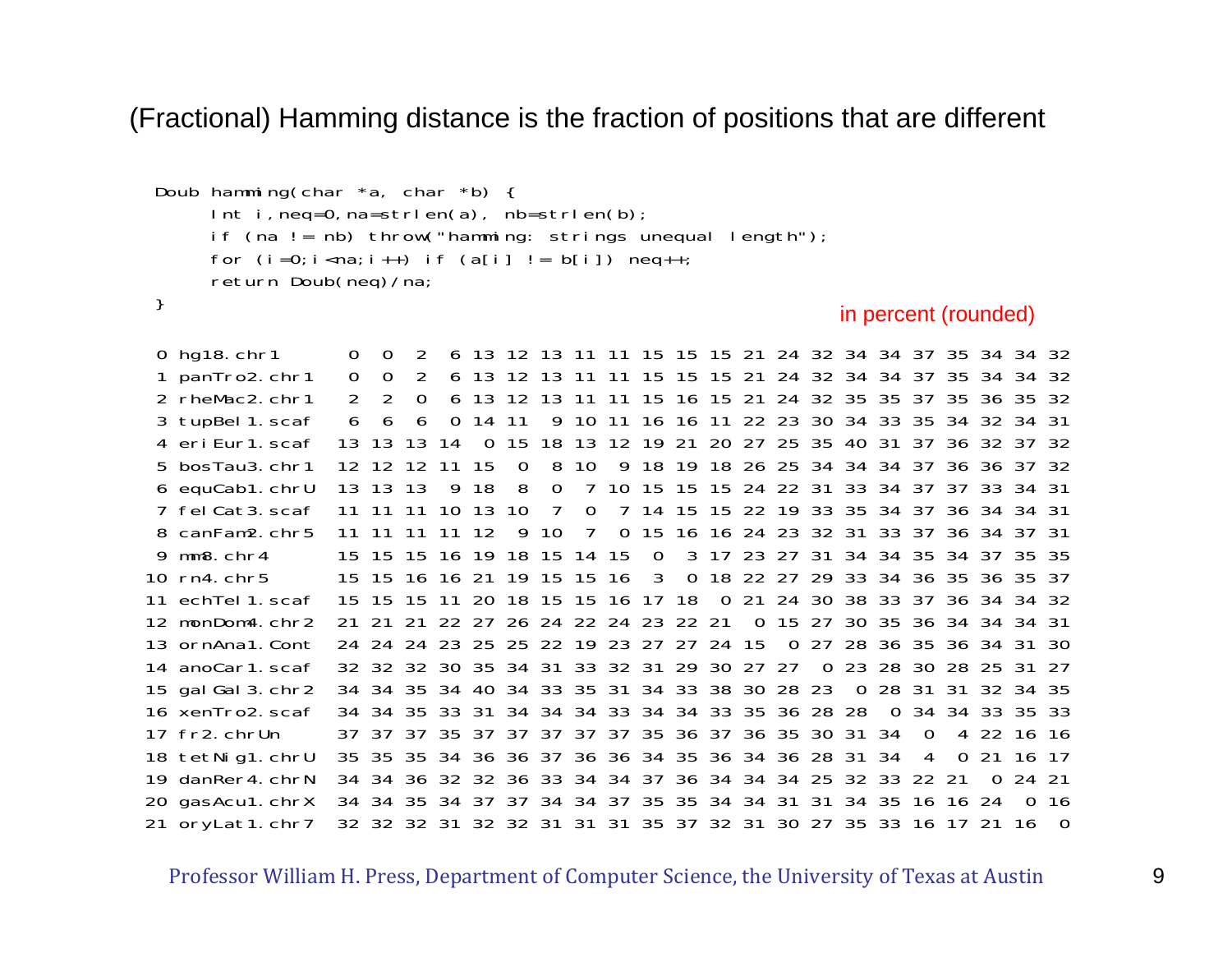## Construct the tree and write it out in a standard format



## Now view it in (e.g.) TreeView NJ trees are intrinsically unrooted!

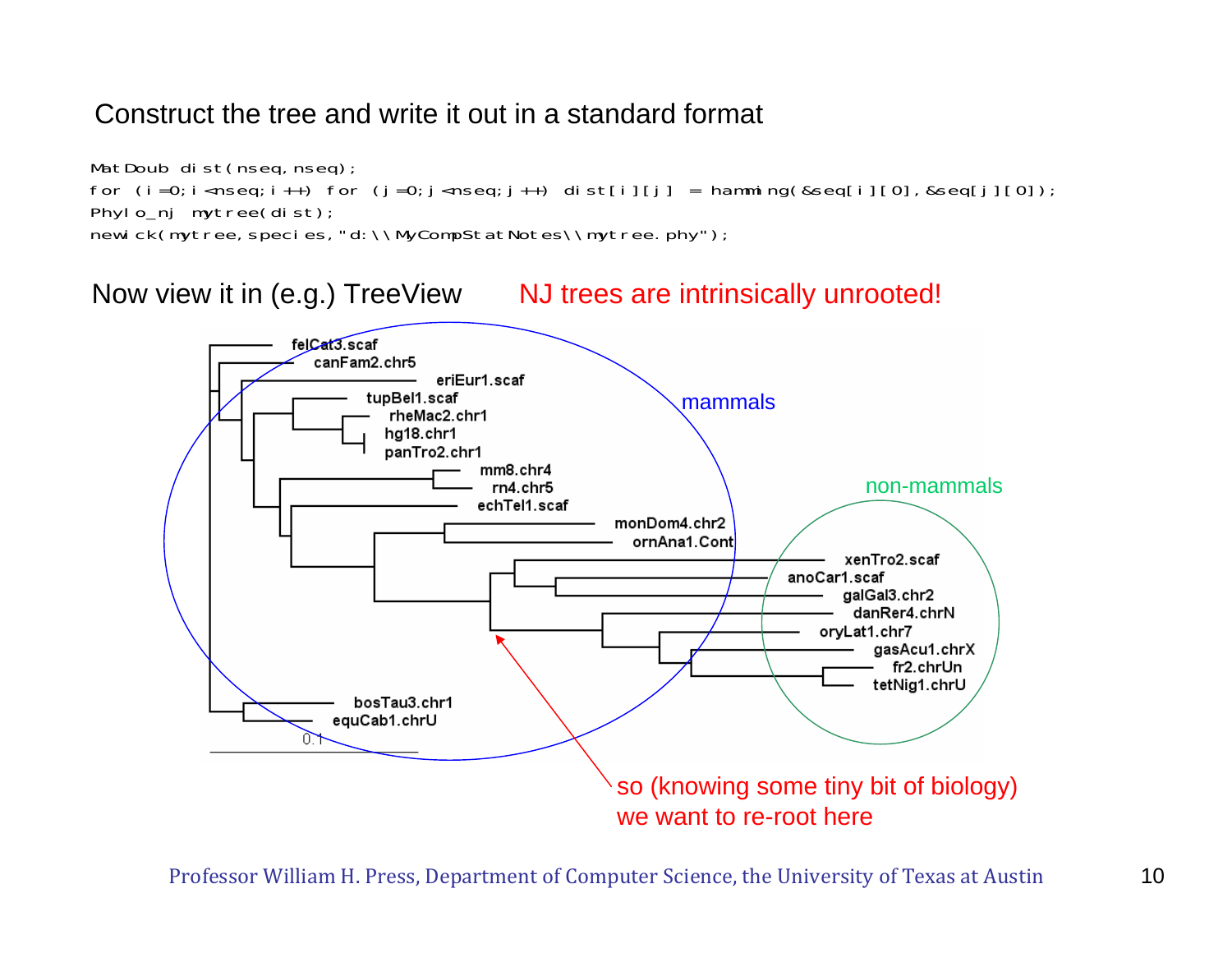#### TreeView can also display unrooted trees without specifying a root

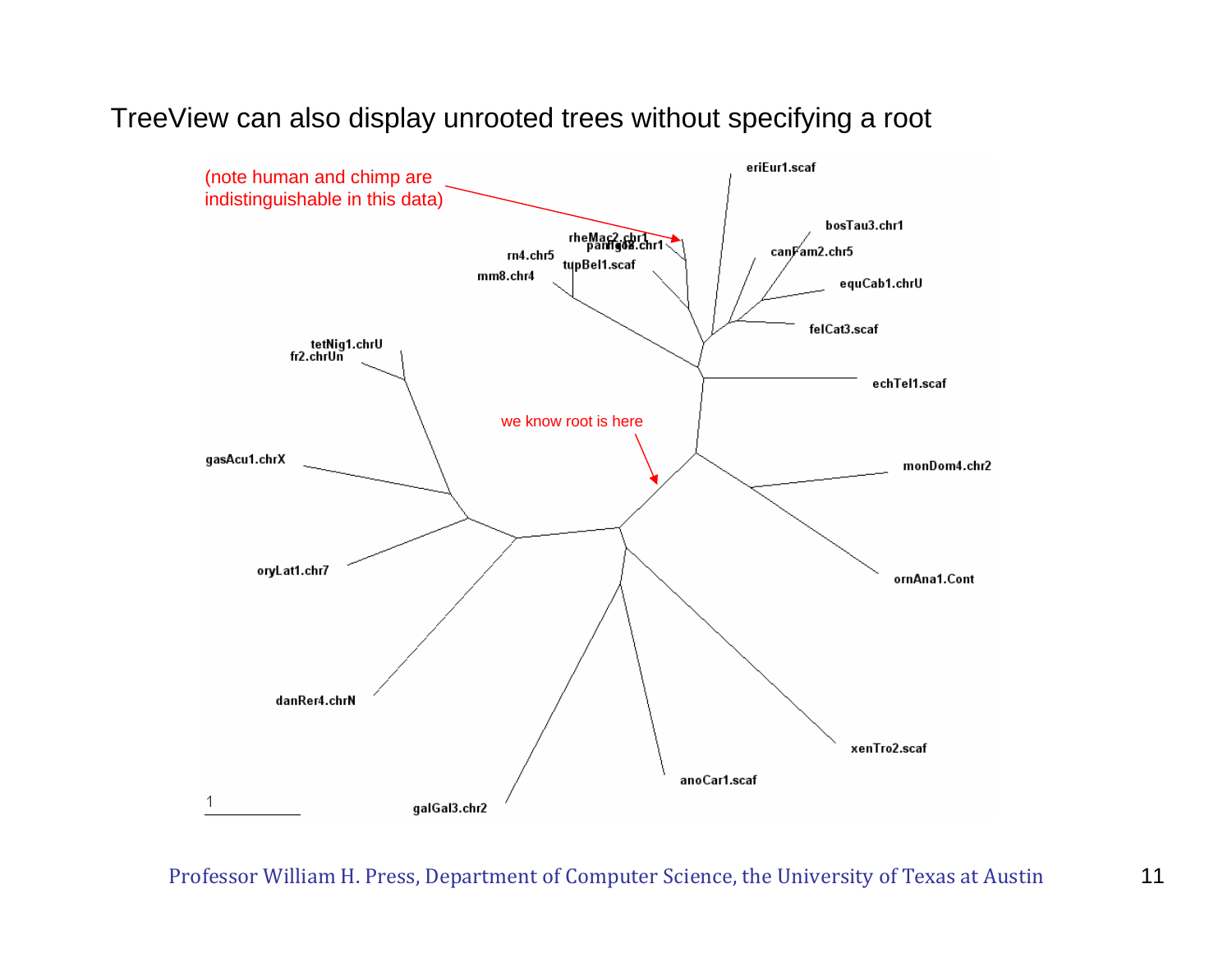## NR3's re-rooting method is kludgy (serious bio software much user friendlier, but I ran out of time writing that section of NR3!)

Phylo\_nj mypretree(dist); Phylo\_nj mytree(dist, mypretree.comancestor(16,  $\overline{18})$ ); newick(mytree,species,"d:\\MyCompStatNotes\\mytree.phy"); you specify the root by a common ancestor of nodes, after viewing a trial tree

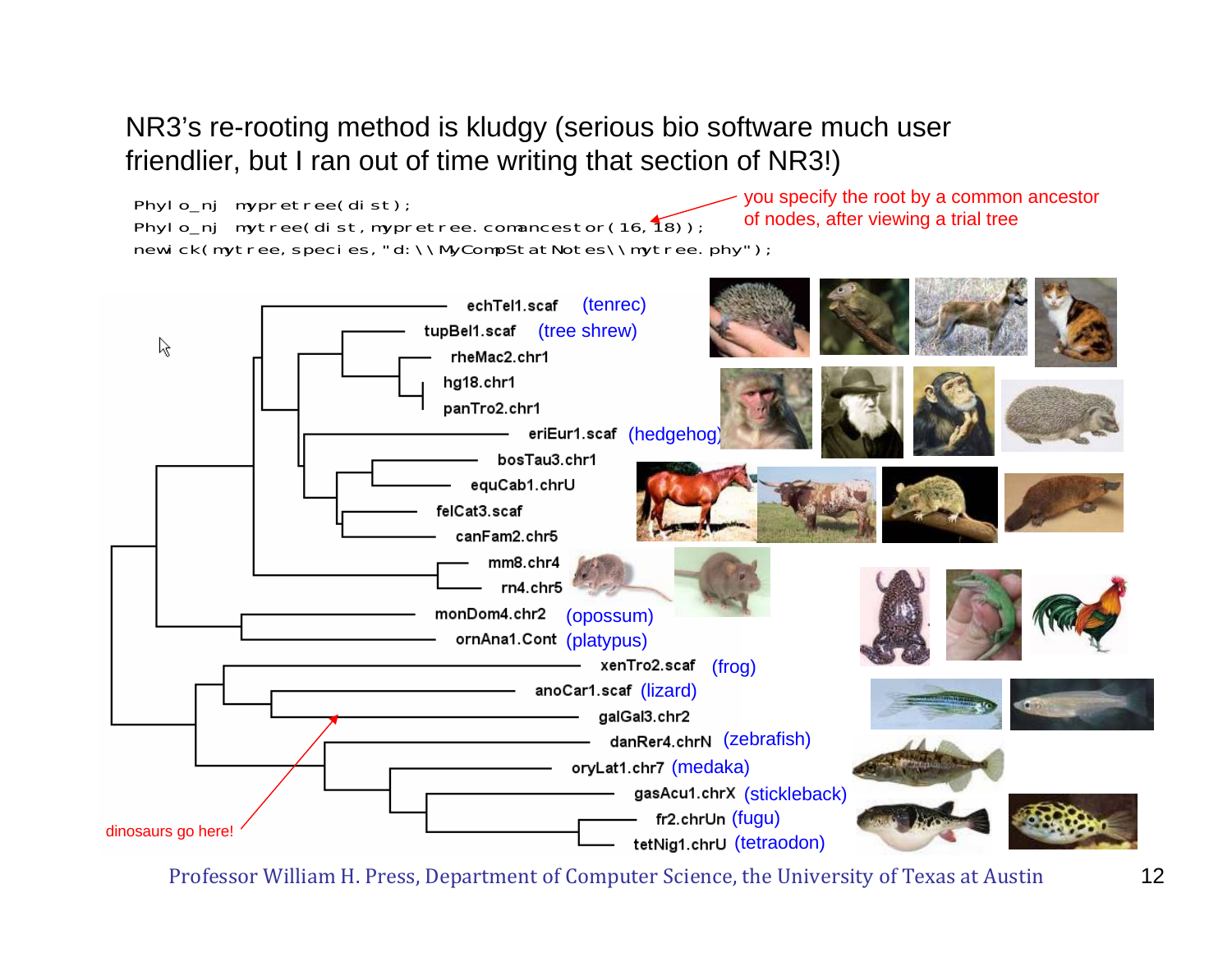#### Compare to a more careful phylogeny based on Mitochondrial sequence



Redrawn from Arnas on, et al. (2002)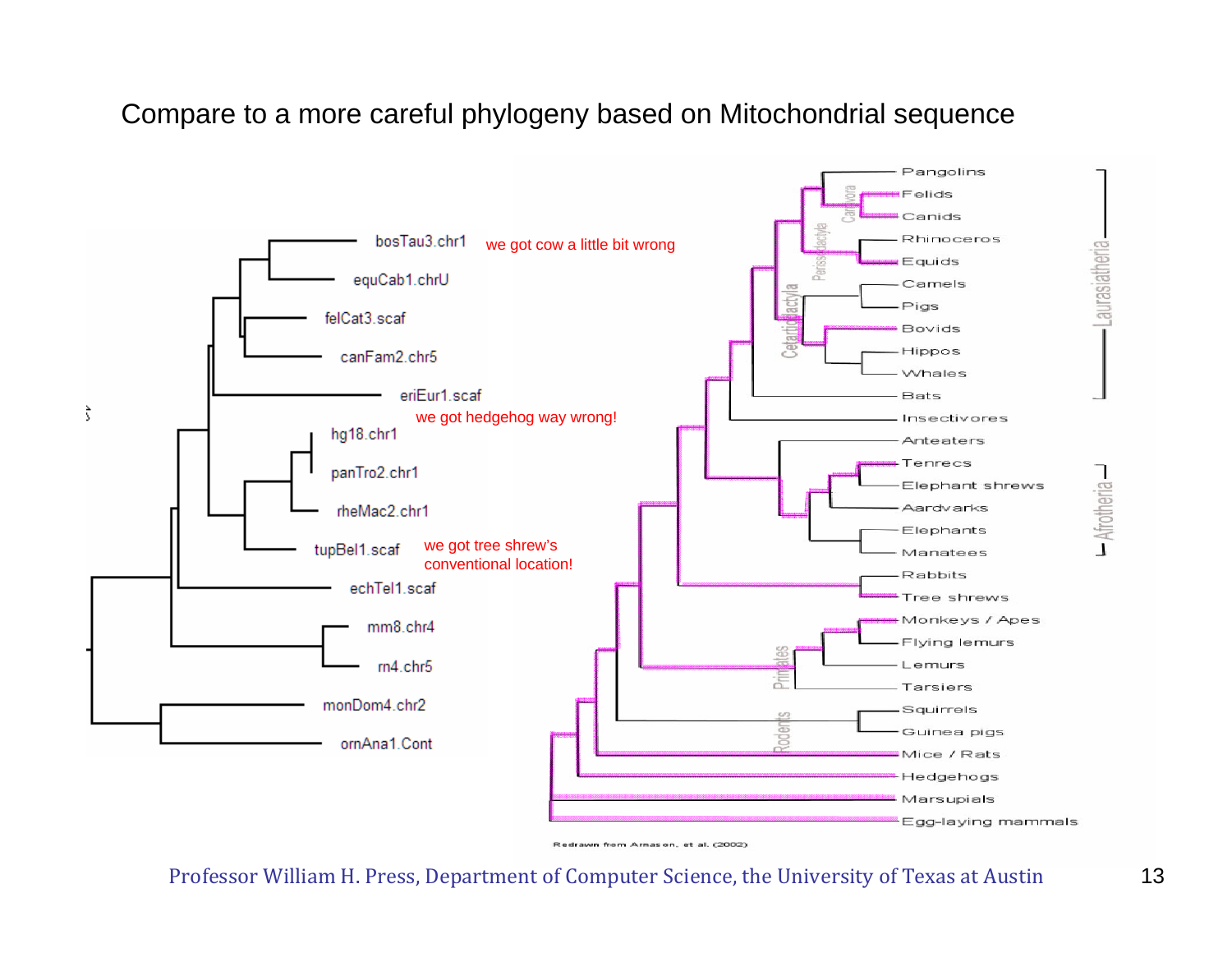Hierarchical clustering methods are also commonly used on gene expression data

One color or single-channel systems:



Two-color systems (e.g., Agilent):



"Absolute" measurements of mRNA concentrations can be compared across multiple experiments. But, there is an imperfectly known binding specificity for each spot.

Hybridization is independent of the fluorophor, so redgreen ratio directly measures ratio of mRNA concentrations between the two samples. (Overall intensity depends on binding specificity and is considered irrelevant.)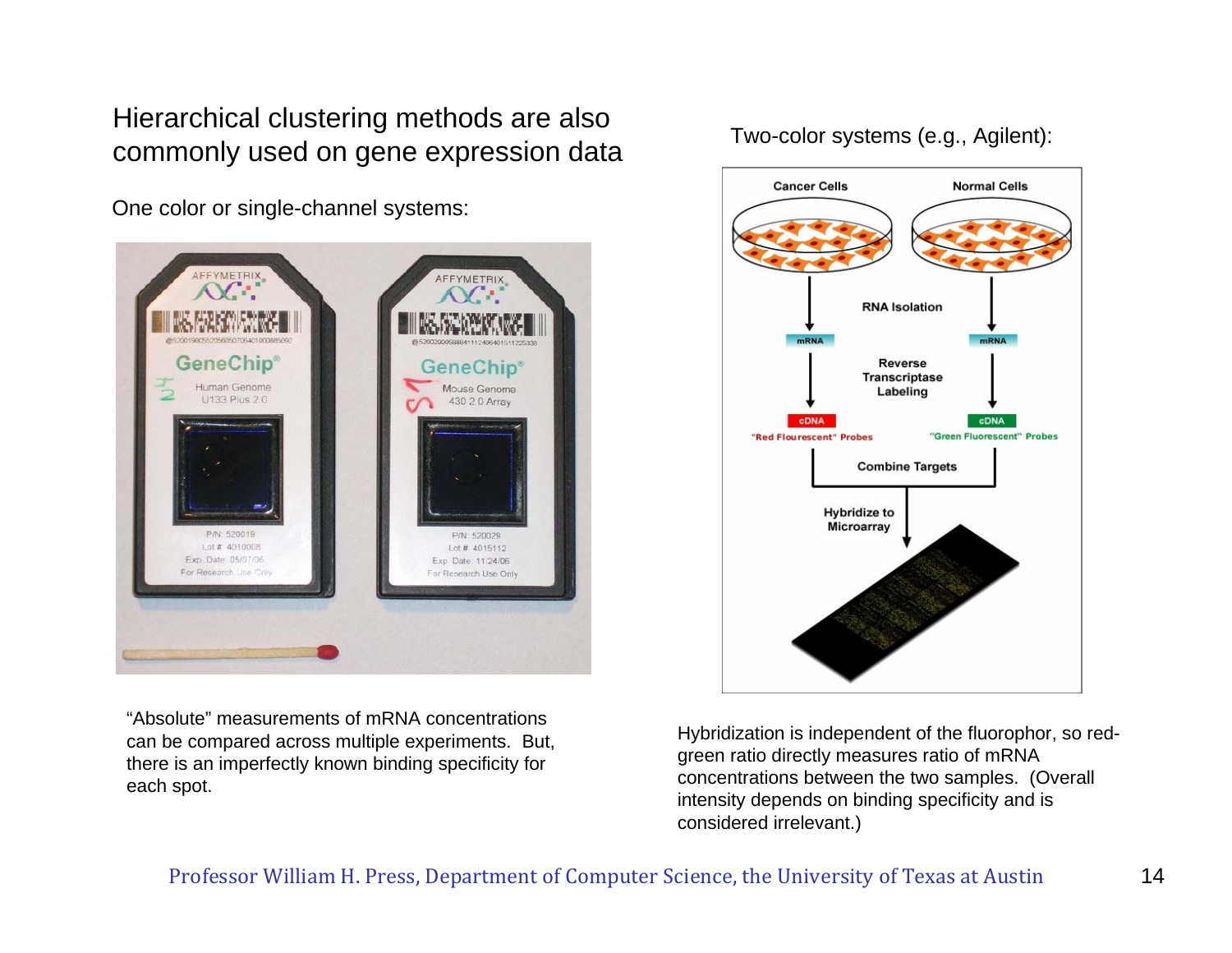#### Gene expression data repeated over many conditions look like this:

which experiment or condition



which gene (mRNA) which gene (mRNA)

Professor William H. Press, Department of Computer Science, the University of Texas at Austin 15